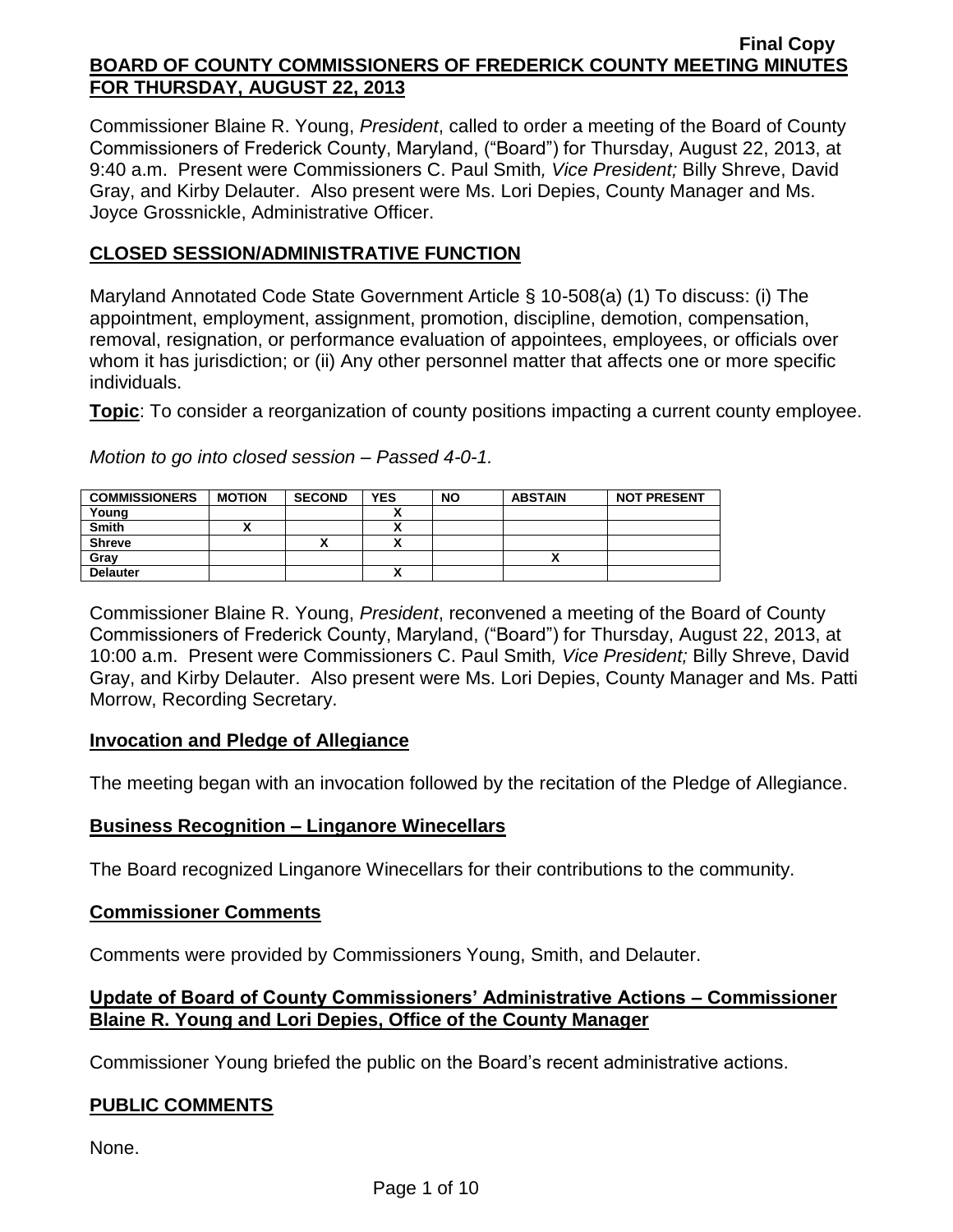#### **Approval of Minutes**

By unanimous consent the Board approved the August 8, 2013, minutes.

## **CONSENT AGENDA**

The following items were considered on the consent agenda:

- Purchasing Memo #14-025 Bid #13-079, On-call Patching, Repair and Pavement Sealing for Frederick County Parking Lots and Access Roads
- #BT-14-023, Housing and Community Development, Citizens Services Division  $\bullet$
- #BT-14-024, Frederick County Public Libraries
- Design Change Order No. 18, New Design Water Treatment Plant
- Installment Purchase Program Goertemiller Unrestricted Lot Request

*Motion to approve the consent agenda as presented – Passed 5-0.*

| <b>COMMISSIONERS</b> | <b>MOTION</b> | <b>SECOND</b> | <b>YES</b>           | <b>NO</b> | <b>ABSTAIN</b> | <b>NOT PRESENT</b> |
|----------------------|---------------|---------------|----------------------|-----------|----------------|--------------------|
| Young                |               |               |                      |           |                |                    |
| <b>Smith</b>         |               |               | v<br>                |           |                |                    |
| <b>Shreve</b>        |               |               |                      |           |                |                    |
| Gray                 |               |               |                      |           |                |                    |
| <b>Delauter</b>      |               |               | $\ddot{\phantom{1}}$ |           |                |                    |

### **PUBLIC HEARINGS**

## **To Consider an Offer to Sell Property at 7516 Hayward Road to The City of Frederick – Richard McCain, Office of the County Attorney**

Mayor Randy McClement and Mr. Scott Waxter, Esquire, The City of Frederick, commented on the property.

There were no public comments.

*Motion to accept the City's offer of \$430,000.00 for the property and that the property be sold, subject to Board of Public Work's consent, under the terms of the proposed contract and noting that Frederick County government does not need the property – Passed 5-0.*

| <b>COMMISSIONERS</b> | <b>MOTION</b> | <b>SECOND</b> | <b>YES</b>           | <b>NO</b> | <b>ABSTAIN</b> | <b>NOT PRESENT</b> |
|----------------------|---------------|---------------|----------------------|-----------|----------------|--------------------|
| Young                |               |               | $\ddot{\phantom{1}}$ |           |                |                    |
| <b>Smith</b>         |               |               |                      |           |                |                    |
| <b>Shreve</b>        |               | ~             |                      |           |                |                    |
| Gray                 |               |               |                      |           |                |                    |
| <b>Delauter</b>      |               |               | $\mathbf{v}$         |           |                |                    |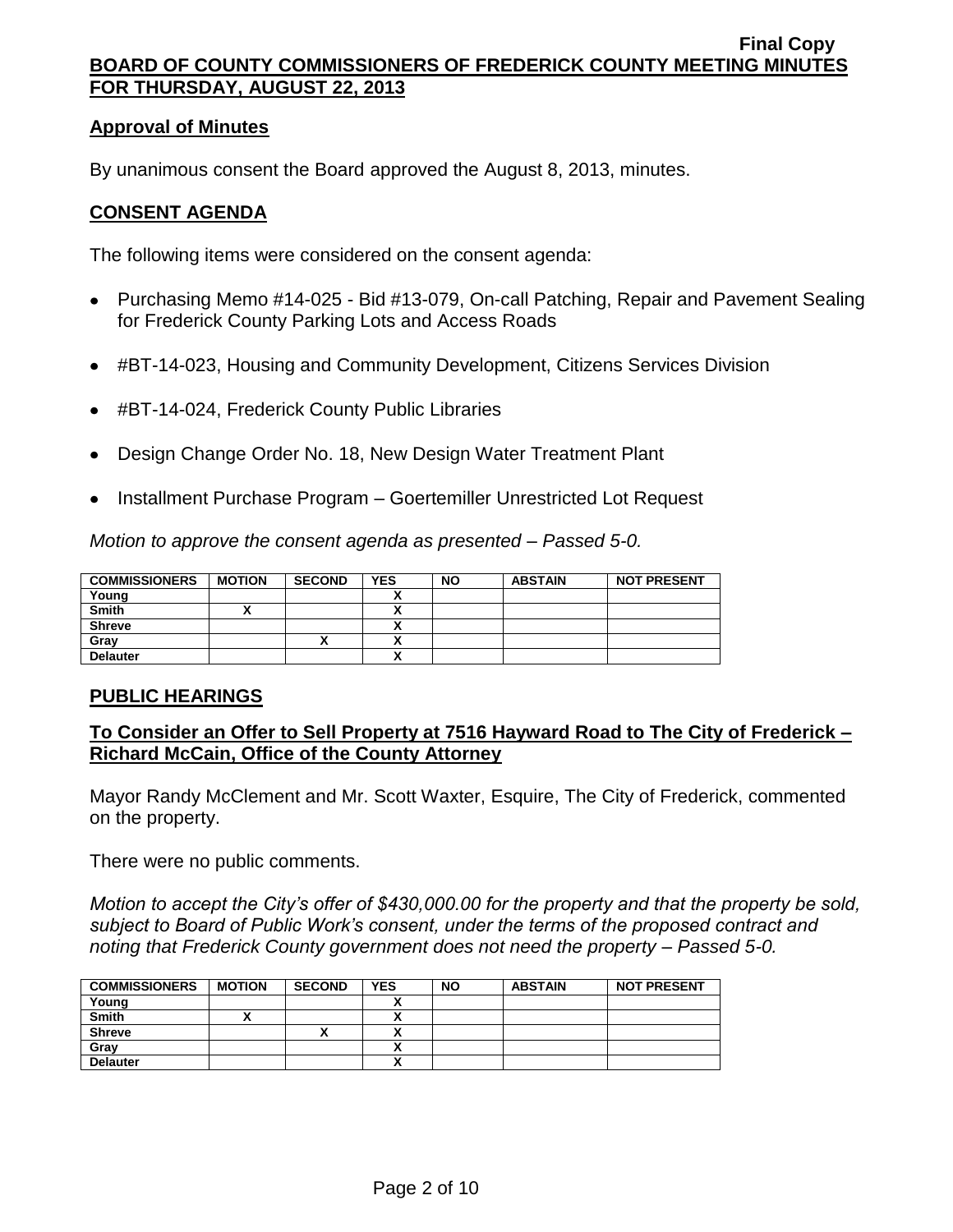## **Solid Waste Management Plan Updates and Amendments – Phil Harris and Lori Finafrock, Utilities and Solid Waste Management Division**

Mr. Harris and Ms. Finafrock presented the updates and amendments to the Plan. Mr. Kevin Demosky, Utilities and Solid Waste Management Division, commented on the Plan.

*Motion to approve the updates and amendments as presented including the editorial changes – Passed 5-0.*

| <b>COMMISSIONERS</b> | <b>MOTION</b> | <b>SECOND</b> | <b>YES</b> | <b>NO</b> | <b>ABSTAIN</b> | <b>NOT PRESENT</b> |
|----------------------|---------------|---------------|------------|-----------|----------------|--------------------|
| Young                |               |               |            |           |                |                    |
| <b>Smith</b>         |               |               |            |           |                |                    |
| <b>Shreve</b>        |               |               |            |           |                |                    |
| Gray                 |               |               |            |           |                |                    |
| <b>Delauter</b>      |               |               |            |           |                |                    |

(A copy of the approved/adopted resolution can be obtained in the County Manager's Office or from the county's website, [www.FrederickCountyMD.gov.](http://www.frederickcountymd.gov/))

## **AGENDA BRIEFING**

Commissioner Young noted the following public hearings were scheduled for Thursday, August 29, 2013, at 10:00 a.m.: Proposed Increase in Length of Service Awards Program and Proposed Designation of the "Hoover House" (12328 Harp Hill Road, Wolfsville, Maryland) to Frederick County Register of Historical Places.

### **WORKSESSION**

## **Proposed Changes to the Frederick County Personnel Rules – Mitch Hose and Sophia Dobransky, Human Resources Division**

Mr. Hose and Ms. Dobransky presented the proposed changes.

Public comment was heard from:

• Nadine Autrey

*Motion to take the proposed changes to public hearing on September 19 – Passed 5-0.*

| <b>COMMISSIONERS</b> | <b>MOTION</b> | <b>SECOND</b> | <b>YES</b>               | <b>NO</b> | <b>ABSTAIN</b> | <b>NOT PRESENT</b> |
|----------------------|---------------|---------------|--------------------------|-----------|----------------|--------------------|
| Young                |               |               |                          |           |                |                    |
| <b>Smith</b>         |               |               |                          |           |                |                    |
| <b>Shreve</b>        |               |               |                          |           |                |                    |
| Gray                 |               | Λ             | $\overline{\phantom{a}}$ |           |                |                    |
| <b>Delauter</b>      |               |               | $\mathbf{v}$             |           |                |                    |

(Commissioner Young passed the gavel to Commissioner Smith and left the meeting.)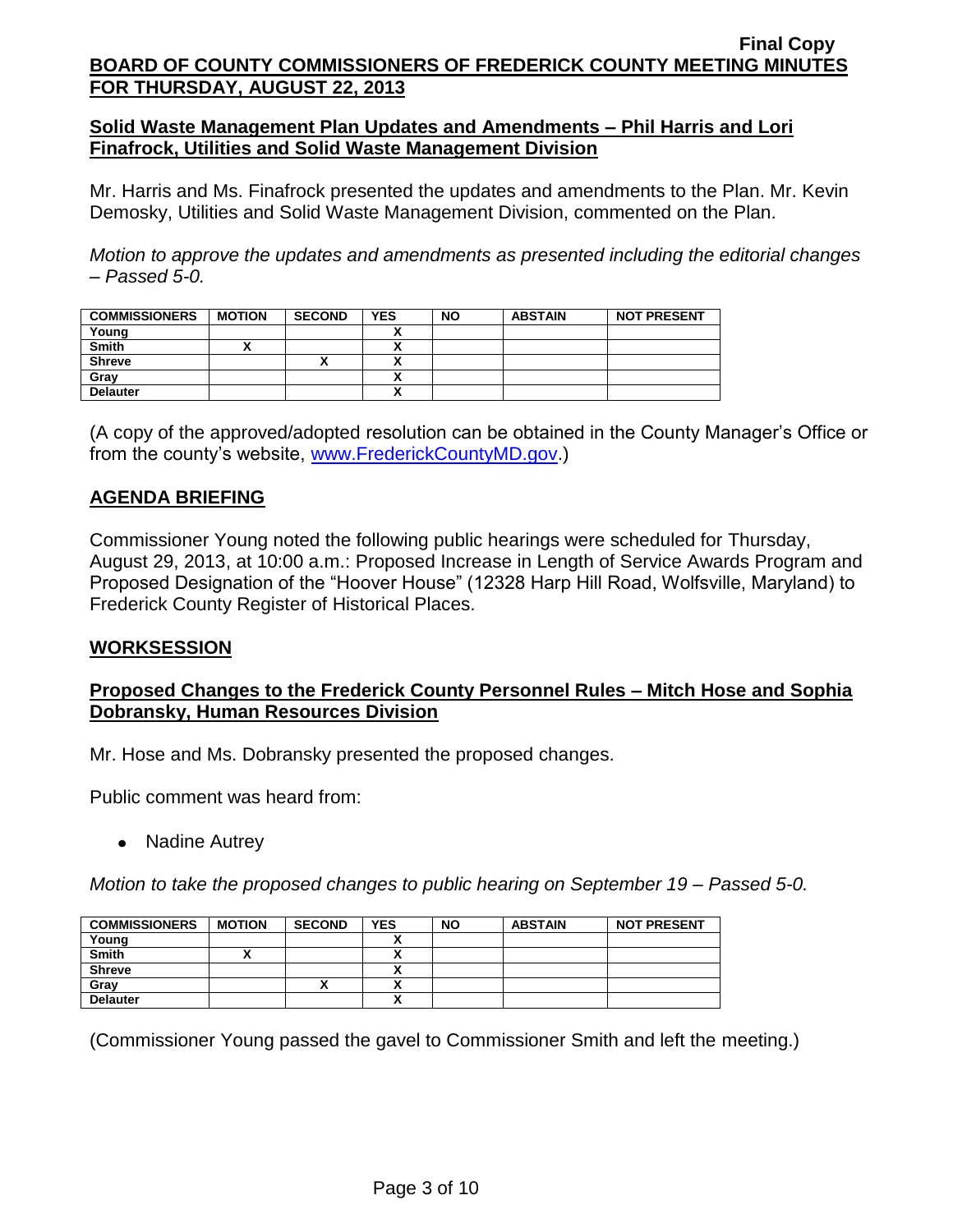## **Update on Proposed Taxi Voucher Program for Demand Response Transportation for Seniors and Persons with Disabilities – Pat Rosensteel and Nancy Norris, Citizens Services Division**

Ms. Rosensteel and Ms. Norris gave an update from the public meetings that were held regarding the proposed taxi voucher program.

Public comment was heard from:

- Dave Shoemaker
- Josh Rouch
- Nadine Autrey
- Paul Hartman

*Motion to adopt the pilot taxi voucher program as presented and to accept the \$200,000.00 grant from the Maryland Department of Transportation. The motion was amended to include updating the Board following the first three (3) months of activity or the expenditure of \$50,000 (whichever happens first) – Passed 3-1.*

| <b>COMMISSIONERS</b> | <b>MOTION</b> | <b>SECOND</b> | <b>YES</b> | <b>NO</b> | <b>ABSTAIN</b> | <b>NOT PRESENT</b> |
|----------------------|---------------|---------------|------------|-----------|----------------|--------------------|
| Young                |               |               |            |           |                | ~                  |
| <b>Smith</b>         |               |               | ~          |           |                |                    |
| <b>Shreve</b>        |               |               |            |           |                |                    |
| Gray                 |               | '             |            |           |                |                    |
| <b>Delauter</b>      |               |               | ~          |           |                |                    |

# **ADMINISTRATIVE BUSINESS**

*Motion to suspend the agenda to take action on the Extension of WASHCOG Contract #09- 031 for Employer Outreach – Passed 4-0.*

| <b>COMMISSIONERS</b> | <b>MOTION</b> | <b>SECOND</b> | <b>YES</b> | <b>NO</b> | <b>ABSTAIN</b> | <b>NOT PRESENT</b> |
|----------------------|---------------|---------------|------------|-----------|----------------|--------------------|
| Young                |               |               |            |           |                | Λ                  |
| <b>Smith</b>         |               |               |            |           |                |                    |
| <b>Shreve</b>        |               | ↗             |            |           |                |                    |
| Gray                 |               |               |            |           |                |                    |
| <b>Delauter</b>      |               |               | v          |           |                |                    |

## **Extension of WASHCOG Contract #09-031 for Employer Outreach – Nancy Norris, Citizens Services Division**

Ms. Norris presented the request to extend the period of performance through FY 2014 on the contract for Employer Outreach.

*Motion to approve the contract between WASHCOG and TransIT Services of Frederick County through June 30, 2014, to fund the Employer Outreach Program and associated budget transfers – Passed 4-0.*

| <b>COMMISSIONERS</b> | <b>MOTION</b> | <b>SECOND</b> | <b>YES</b> | <b>NO</b> | <b>ABSTAIN</b> | <b>NOT PRESENT</b> |
|----------------------|---------------|---------------|------------|-----------|----------------|--------------------|
| Young                |               |               |            |           |                |                    |
| <b>Smith</b>         |               | "             |            |           |                |                    |
| <b>Shreve</b>        |               |               | ,,,        |           |                |                    |
| Gray                 |               |               |            |           |                |                    |
| <b>Delauter</b>      |               |               |            |           |                |                    |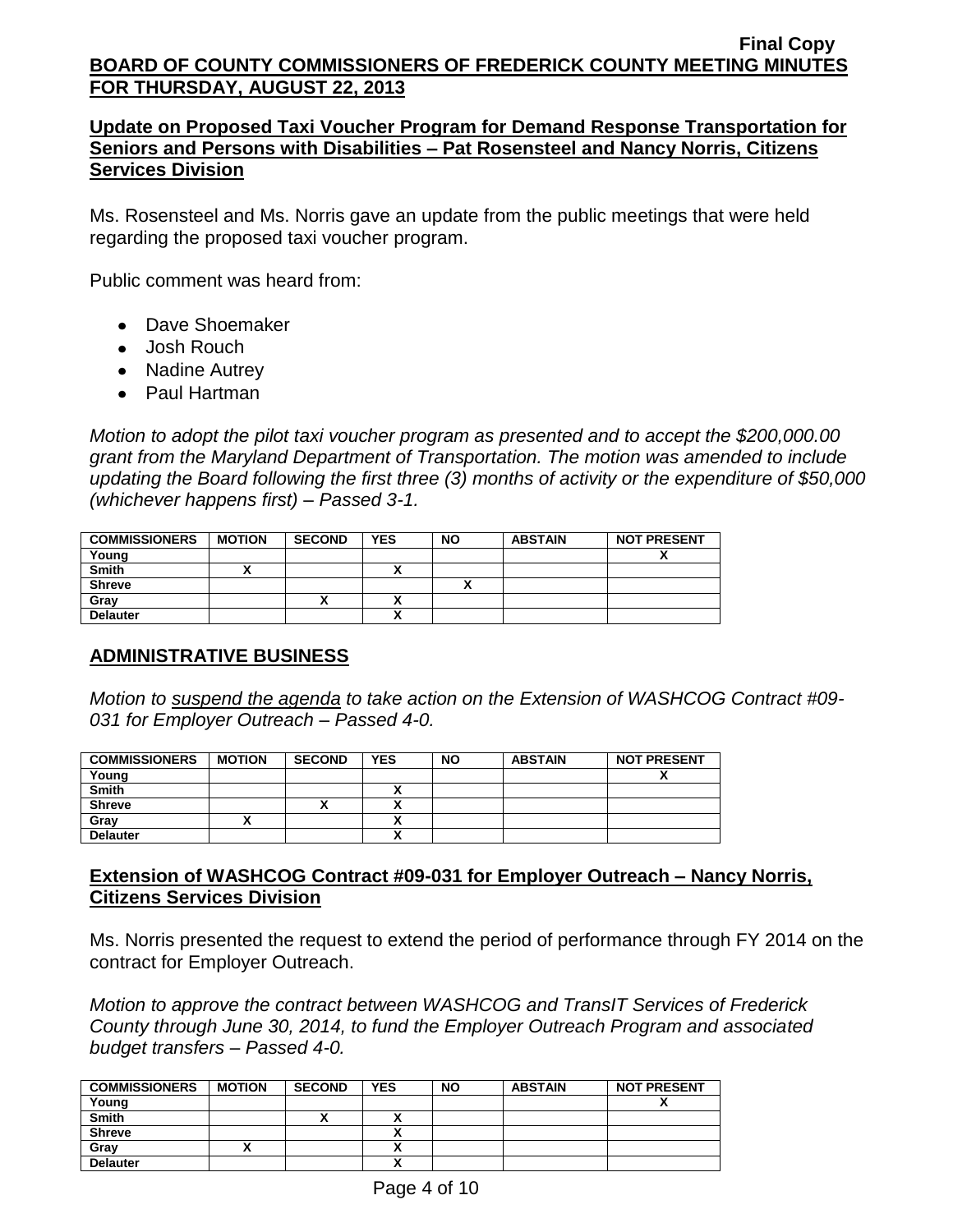(Commissioner Smith passed the gavel back to Commissioner Young who reentered the meeting.)

## **WORKSESSION**

## **Priority Four Draft Zoning Ordinance Text Amendments – Eric Soter and Shawna Lemonds, Community Development Division**

Ms. Lemonds and Mr. Soter presented the next phase of the update of the zoning ordinance for direction.

A= Agriculture Zoning; LI = Light Industrial Zoning; GI = General Industrial Zoning; RC = Resource Conservation Zoning

## Private-Commercial Use Aircraft Landing and Storage in the A, LI and GI Zoning Districts

There were no public comments.

*Motion to take through the public hearing process – Passed 5-0.*

| <b>COMMISSIONERS</b> | <b>MOTION</b> | <b>SECOND</b> | <b>YES</b> | <b>NO</b> | <b>ABSTAIN</b> | <b>NOT PRESENT</b> |
|----------------------|---------------|---------------|------------|-----------|----------------|--------------------|
| Young                |               |               |            |           |                |                    |
| <b>Smith</b>         |               |               |            |           |                |                    |
| <b>Shreve</b>        |               |               |            |           |                |                    |
| Gray                 |               | Λ             |            |           |                |                    |
| <b>Delauter</b>      |               |               |            |           |                |                    |

### Recreational Vehicle Storage in the A Zoning District

Public comment was heard from:

Noel Manalo, Esquire, Miles and Stockbridge, representing Beckley's Camping Center

*Motion to take through the public hearing process – Passed 5-0.*

| <b>COMMISSIONERS</b> | <b>MOTION</b> | <b>SECOND</b> | <b>YES</b> | <b>NO</b> | <b>ABSTAIN</b> | <b>NOT PRESENT</b> |
|----------------------|---------------|---------------|------------|-----------|----------------|--------------------|
| Young                |               |               |            |           |                |                    |
| <b>Smith</b>         |               |               |            |           |                |                    |
| <b>Shreve</b>        |               |               |            |           |                |                    |
| Gray                 |               |               |            |           |                |                    |
| <b>Delauter</b>      |               |               |            |           |                |                    |

#### Directional Signs

There were no public comments.

*Motion to take through the public hearing process – Passed 5-0.*

| <b>COMMISSIONERS</b> | <b>MOTION</b> | <b>SECOND</b> | <b>YES</b> | <b>NO</b> | <b>ABSTAIN</b> | <b>NOT PRESENT</b> |
|----------------------|---------------|---------------|------------|-----------|----------------|--------------------|
| Young                |               |               |            |           |                |                    |
| <b>Smith</b>         |               | ↗             |            |           |                |                    |
| <b>Shreve</b>        |               |               |            |           |                |                    |
| Gray                 |               |               |            |           |                |                    |
| <b>Delauter</b>      |               |               |            |           |                |                    |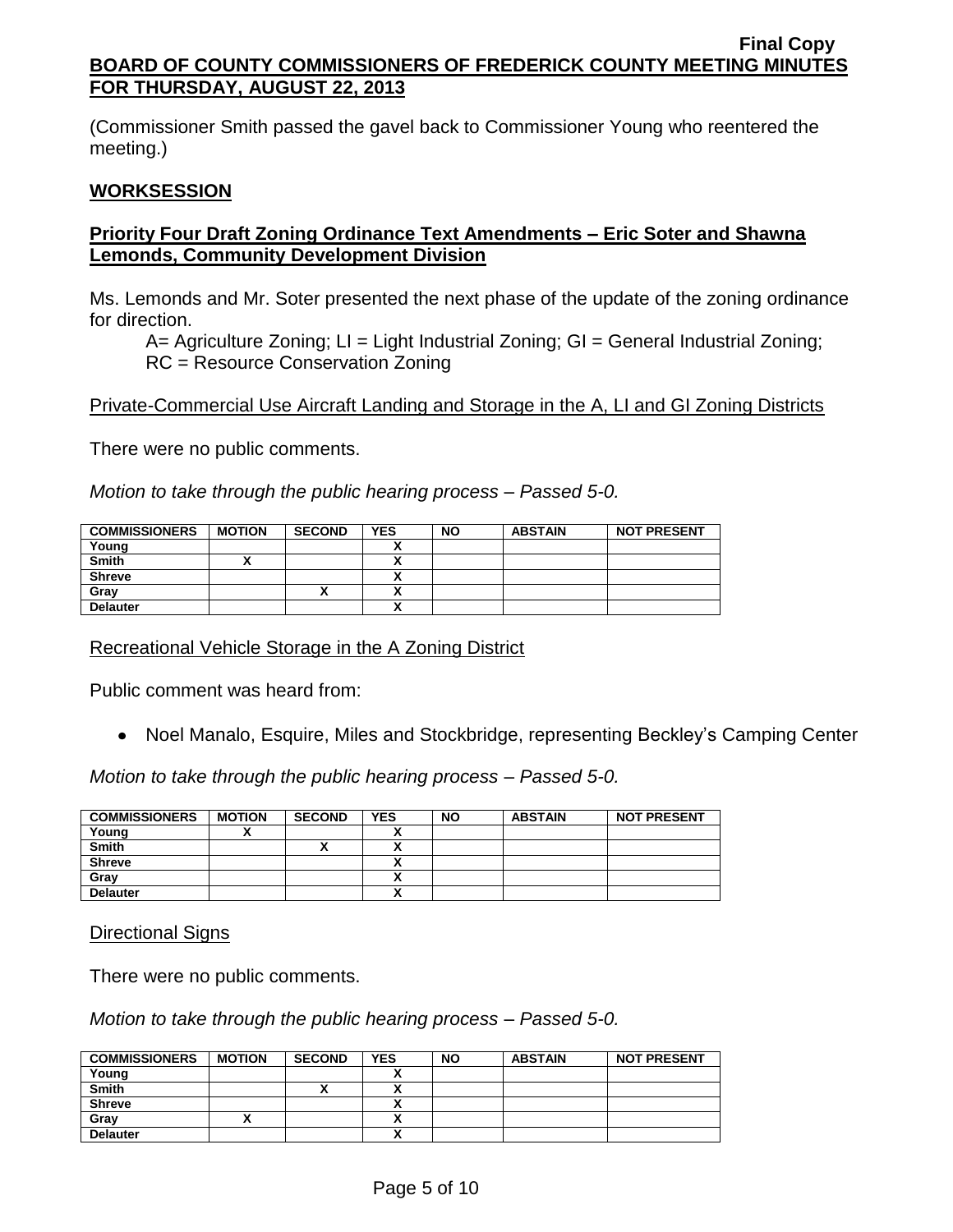Planned Development Districts Landscaping and Lighting

There were no public comments.

*Motion to take through the public hearing process – Passed 5-0.*

| <b>COMMISSIONERS</b> | <b>MOTION</b> | <b>SECOND</b> | <b>YES</b> | <b>NO</b> | <b>ABSTAIN</b> | <b>NOT PRESENT</b> |
|----------------------|---------------|---------------|------------|-----------|----------------|--------------------|
| Young                |               |               |            |           |                |                    |
| <b>Smith</b>         |               | ↗             | ~          |           |                |                    |
| <b>Shreve</b>        |               |               | Λ          |           |                |                    |
| Gray                 |               |               | ~          |           |                |                    |
| <b>Delauter</b>      |               |               | ^          |           |                |                    |

Institutional Floating Zone Size and Location Criteria

There were no public comments.

*Motion to take through the public hearing process – Passed 5-0.*

| <b>COMMISSIONERS</b> | <b>MOTION</b> | <b>SECOND</b> | YES | <b>NO</b> | <b>ABSTAIN</b> | <b>NOT PRESENT</b> |
|----------------------|---------------|---------------|-----|-----------|----------------|--------------------|
| Young                |               |               |     |           |                |                    |
| <b>Smith</b>         |               |               |     |           |                |                    |
| <b>Shreve</b>        |               |               |     |           |                |                    |
| Gray                 |               |               |     |           |                |                    |
| <b>Delauter</b>      |               |               |     |           |                |                    |

#### Moderately Priced Dwelling Units

There were no public comments.

*Motion to take through the public hearing process – Passed 5-0.*

| <b>COMMISSIONERS</b> | <b>MOTION</b> | <b>SECOND</b> | <b>YES</b> | <b>NO</b> | <b>ABSTAIN</b> | <b>NOT PRESENT</b> |
|----------------------|---------------|---------------|------------|-----------|----------------|--------------------|
| Young                |               |               |            |           |                |                    |
| <b>Smith</b>         |               |               |            |           |                |                    |
| <b>Shreve</b>        |               |               |            |           |                |                    |
| Gray                 |               |               |            |           |                |                    |
| <b>Delauter</b>      |               |               |            |           |                |                    |

Public and Private Schools in the A District

There were no public comments.

*Motion to take through the public hearing process – Passed 4-1.*

| <b>COMMISSIONERS</b> | <b>MOTION</b> | <b>SECOND</b>      | <b>YES</b> | <b>NO</b> | <b>ABSTAIN</b> | <b>NOT PRESENT</b> |
|----------------------|---------------|--------------------|------------|-----------|----------------|--------------------|
| Young                |               |                    |            |           |                |                    |
| <b>Smith</b>         |               |                    |            |           |                |                    |
| <b>Shreve</b>        |               | $\mathbf{\Lambda}$ |            |           |                |                    |
| Gray                 |               |                    |            |           |                |                    |
| <b>Delauter</b>      |               |                    |            |           |                |                    |

Funeral Home as an Accessory Use in the A Zoning District

Public comment was heard from: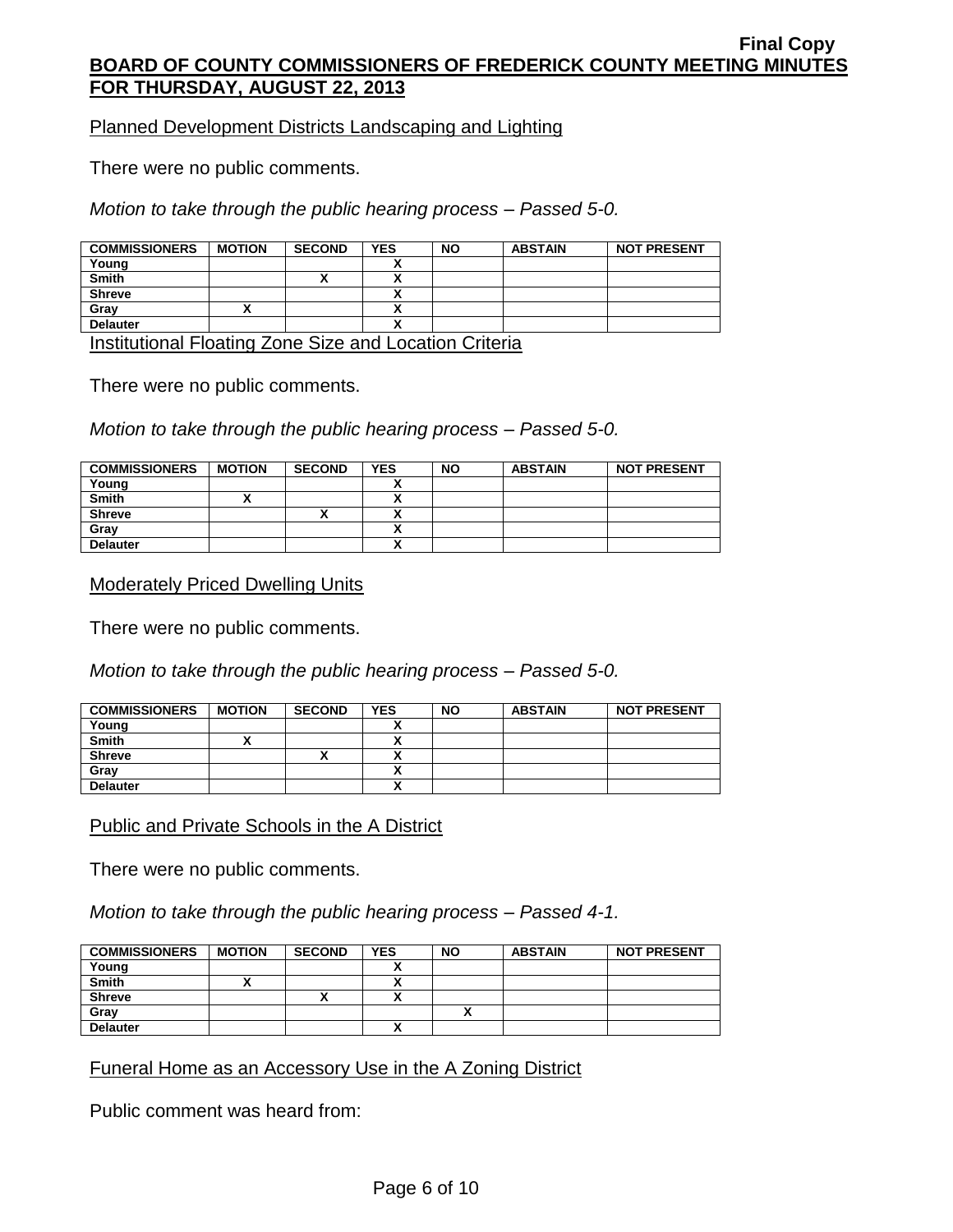• Seymour Stern, Esquire, Seymour B. Stern and Associates, representing Resthaven Memorial Gardens, Inc.

*Motion to take through the public hearing process – Passed 5-0.*

| <b>COMMISSIONERS</b> | <b>MOTION</b> | <b>SECOND</b> | <b>YES</b> | <b>NO</b> | <b>ABSTAIN</b> | <b>NOT PRESENT</b> |
|----------------------|---------------|---------------|------------|-----------|----------------|--------------------|
| Young                |               |               |            |           |                |                    |
| <b>Smith</b>         |               |               |            |           |                |                    |
| <b>Shreve</b>        |               |               |            |           |                |                    |
| Grav                 |               |               |            |           |                |                    |
| <b>Delauter</b>      |               |               |            |           |                |                    |

#### Reduced Lot Size in the RC Zoning District

*By unanimous consent this item would not move forward through the public hearing process.*

Mr. Soter indicated the draft text amendments may possibly be scheduled for a BOCC public hearing in October.

### **FY 2013 Annual Investment Performance Review Report Retirement Plan and OPEB Trusts – Carol Boykin, CFA, Bolton Partners and Tracy Lobuts, Human Resources Division**

Ms. Boykin presented the annual review of the Frederick County Retirement Plan and OPEB.

*No action was taken as this was informational.*

### **Proposed Ordinance to Amend Article VIII, Chapter 1-2 of the Frederick County Code Regarding County Gaming Regulations – Gary Hessong, Community Development Division**

Mr. Hessong presented the draft ordinance that would remove the restriction on the number of raffles an organization could have during each calendar year.

*Motion to move the proposed ordinance forward to a public hearing on September 12 – Passed 5-0.*

| <b>COMMISSIONERS</b> | <b>MOTION</b> | <b>SECOND</b> | <b>YES</b>   | <b>NO</b> | <b>ABSTAIN</b> | <b>NOT PRESENT</b> |
|----------------------|---------------|---------------|--------------|-----------|----------------|--------------------|
| Young                |               |               |              |           |                |                    |
| <b>Smith</b>         |               |               |              |           |                |                    |
| <b>Shreve</b>        |               |               |              |           |                |                    |
| Grav                 |               |               |              |           |                |                    |
| <b>Delauter</b>      |               |               | $\mathbf{v}$ |           |                |                    |

## **Transfer of Frederick County's Housing Bond Allocation to the State Community Development Administration – Jenny Short, Citizens Services Division**

Ms. Short presented the request.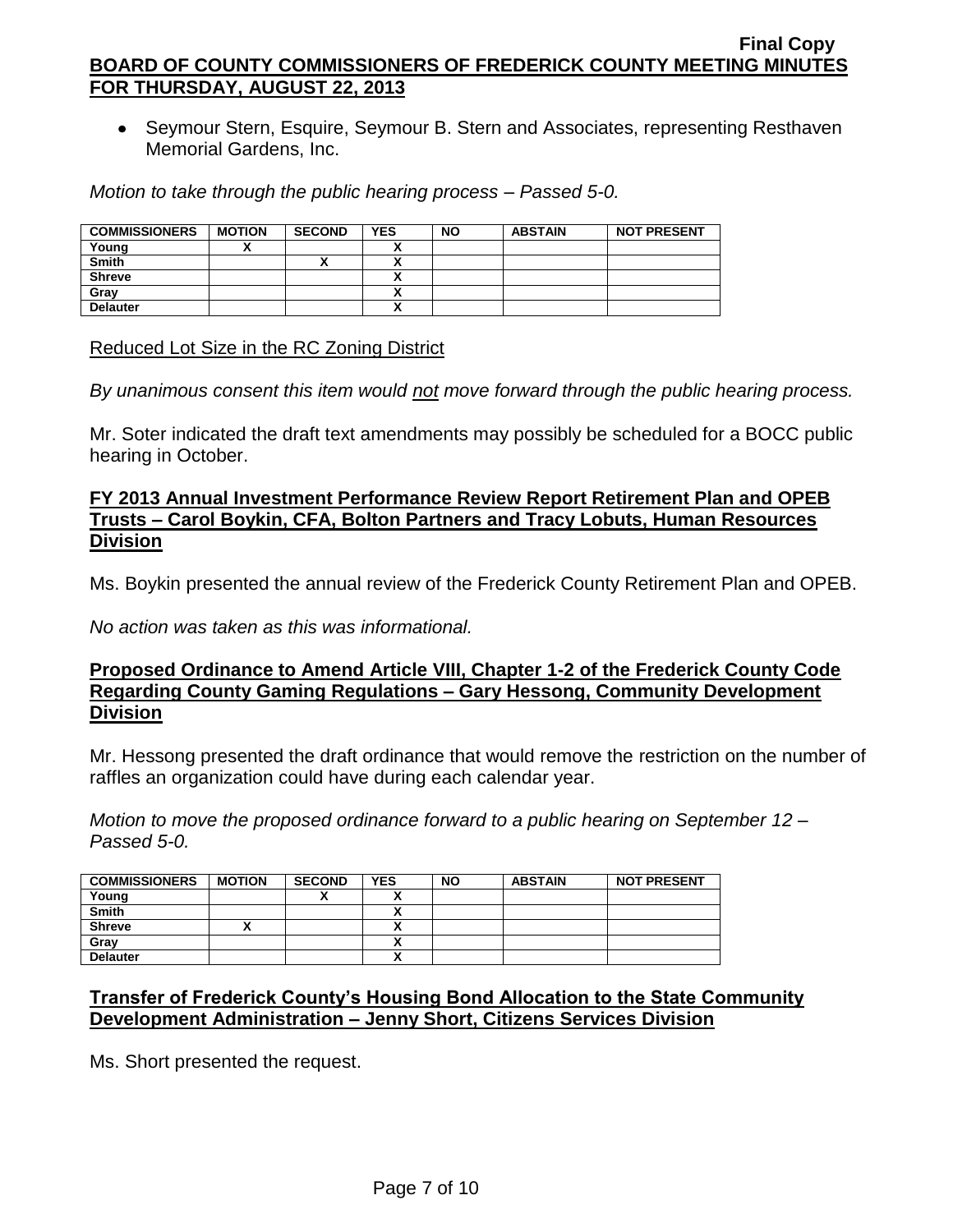*Motion to approve the annual transfer of housing bond allocation to the Maryland Department of Housing and Community Development for issuance of bonds to raise capital to fund mortgage loans under the Maryland Mortgage Program for use by homebuyers purchasing in Frederick County – Passed 5-0.*

| <b>COMMISSIONERS</b> | <b>MOTION</b> | <b>SECOND</b> | <b>YES</b> | <b>NO</b> | <b>ABSTAIN</b> | <b>NOT PRESENT</b> |
|----------------------|---------------|---------------|------------|-----------|----------------|--------------------|
| Young                |               |               |            |           |                |                    |
| <b>Smith</b>         |               |               |            |           |                |                    |
| <b>Shreve</b>        |               |               |            |           |                |                    |
| Grav                 |               |               |            |           |                |                    |
| <b>Delauter</b>      |               | Λ             |            |           |                |                    |

### **Development Rights and Responsibilities Agreement (DRRA) – Ballenger Run PUD – Eric Soter, Community Development Division and Kathy Mitchell, Office of the County Attorney**

Mr. Soter presented the draft DRRA.

*Motion to take the DRRA through the public review process – Passed 4-1.*

| <b>COMMISSIONERS</b> | <b>MOTION</b> | <b>SECOND</b> | YES | <b>NO</b> | <b>ABSTAIN</b> | <b>NOT PRESENT</b> |
|----------------------|---------------|---------------|-----|-----------|----------------|--------------------|
| Young                |               |               |     |           |                |                    |
| <b>Smith</b>         |               |               |     |           |                |                    |
| <b>Shreve</b>        |               | ́             |     |           |                |                    |
| Grav                 |               |               |     |           |                |                    |
| <b>Delauter</b>      |               |               |     |           |                |                    |

(Commissioner Delauter left the meeting at 1:05 p.m.)

### **Business Updates – Helen Propheter, Community Development Division**

*No action was taken as this was informational.*

### **COMMISSIONER COMMENTS**

By unanimous consent the correspondence supporting the model official English ordinance text in other jurisdictions would be signed by Commissioner Young on his letterhead.

### **PUBLIC COMMENTS**

None.

### **QUESTIONS – PRESS**

None.

### **ADJOURN**

The meeting adjourned at 1:15 p.m.

Patricia Morrow Recording Secretary

Page 8 of 10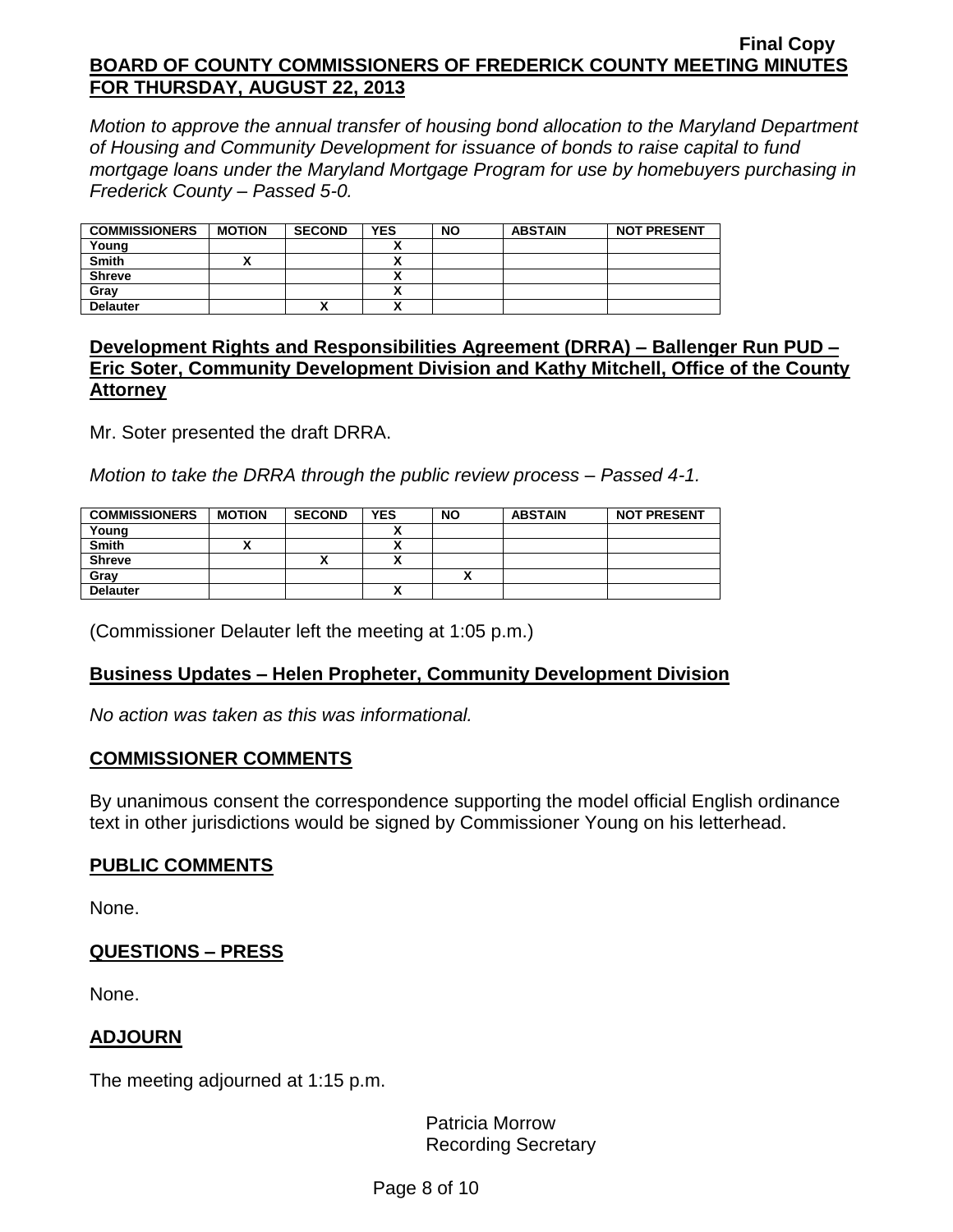## **FORM OF STATEMENT FOR CLOSING THE MEETING OF THURSDAY, AUGUST 22, 2013**

## **STATUTORY AUTHORITY TO CLOSE SESSION**

### **State Government Article §10-508(a):**

(1) To discuss: (i) The appointment, employment, assignment, promotion, discipline, demotion, compensation, removal, resignation, or performance evaluation of appointees, employees, or officials over whom it has jurisdiction; or (ii) Any other personnel matter that affects one or more specific individuals.

#### **Motion:**

Upon a motion by Commissioner Smith, seconded by Commissioner Shreve, the Board voted 4-0-1, with Commissioner Gray abstained, to go into closed session under the Maryland Annotated Code State Government Article § 10-508(a) (1) To discuss: (i) The appointment, employment, assignment, promotion, discipline, demotion, compensation, removal, resignation, or performance evaluation of appointees, employees, or officials over whom it has jurisdiction; or (ii) Any other personnel matter that affects one or more specific individuals.

#### **Time and Location:**

9:40 a.m. – Third Floor Meeting Room, Winchester Hall

### **Topic to be Discussed:**

To consider a reorganization of county positions impacting a current county employee.

Patricia Morrow Recording Secretary